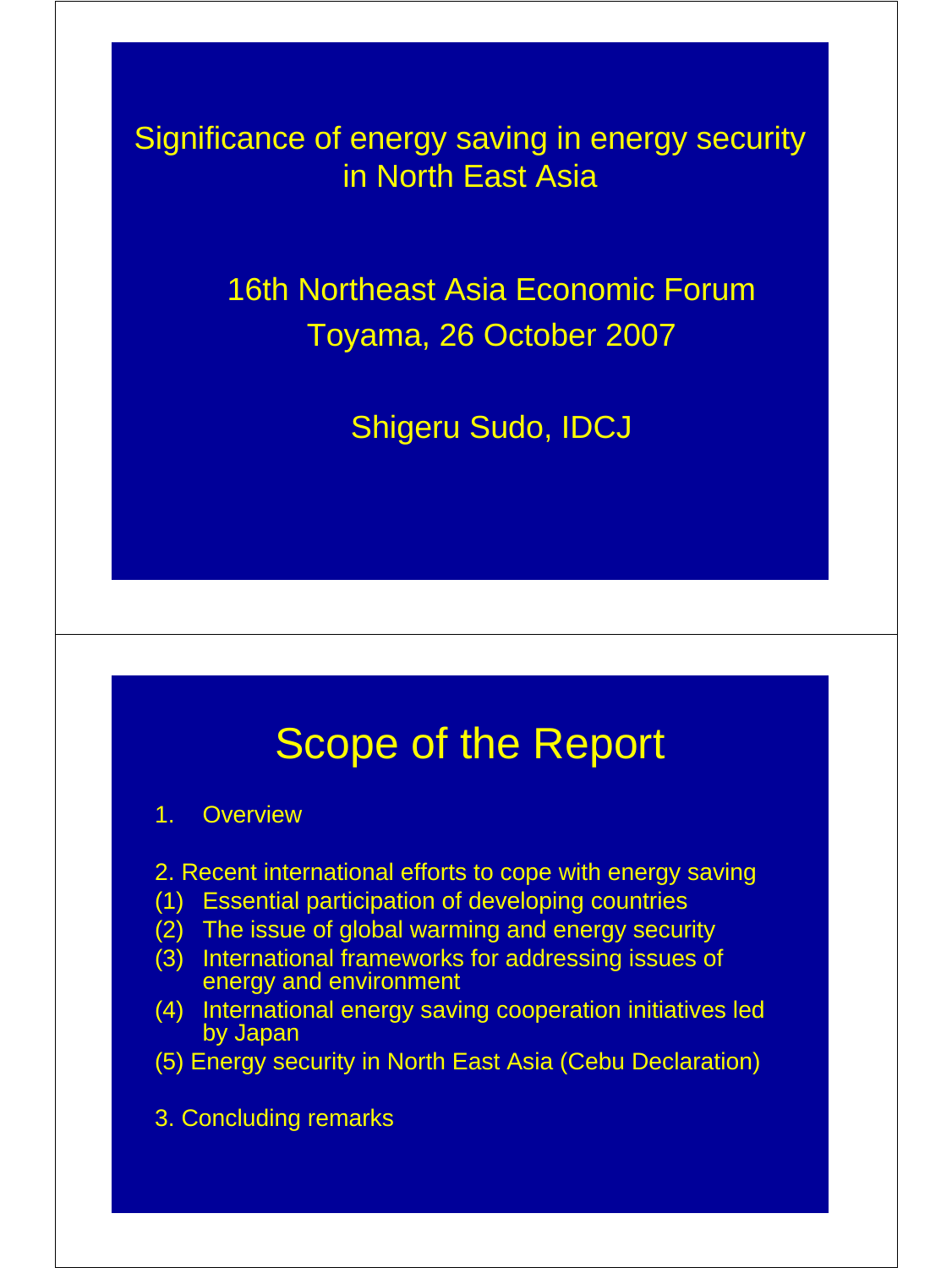#### Importance of energy saving

• is that energy saving is an effective measure to achieve middle and long term objectives in terms of promoting energy security and countermeasures against global warming.

Why has energy saving been promoted in Japan?

• Geographical factors such as Japan's land area and climatic conditions can be pointed out. However political, economic and social factors have counted more than these factors.

#### Important element for energy saving

Market mechanisms have played a large role in energy saving through energy prices. As was seen in the oil crisis in the 1970s, price hikes in imported oils can be passed relatively easily on to the final consumer prices including oil products and electricity & gas prices in Japan because of high dependence upon import energy.

As the result, companies endeavored to shift to a more energy saving oriented industrial structure and to intensify the development of energy saving technology.

Consumers became more energy saving minded by choosing energy saving equipment and appliances.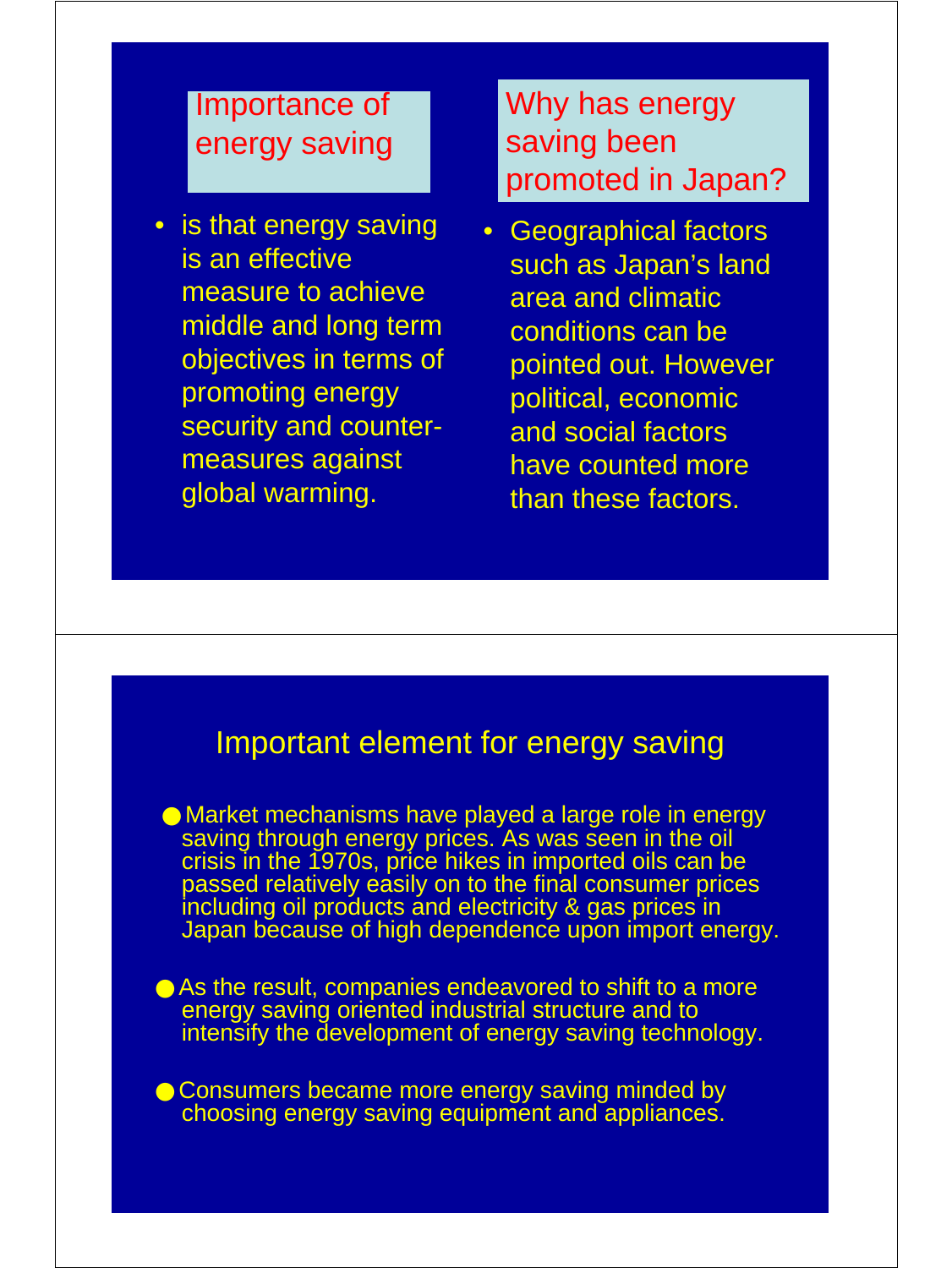#### Characteristic of Japan's culture

- Japanese success in energy saving is backed up by its culture of valuing things and avoiding any waste traditionally nurtured by the Japanese people throughout its history since the 17th century Edo Period.
- It is backed up by the public's growing awareness on the environmental issue, the 3 R (Reduce, Reuse and Recycle) movement is widely supported.
- The Japanese phrase "Mottai Nai " meaning "too good to be wasted" is more and more uttered among the Japanese people. There are many Japanese people who insist that Japan should communicate the message of this phrase widely to the rest of the world.

Observations on "Energy security and building up of an energy saving oriented society in N.E.Asia",

- It will be that both hardware and software measures are essential for the success of energy saving policies.
- In promoting cooperation with developing countries in Asia in the field of energy saving in the future, transfers of technologies are important not only in hardware aspects but also in software aspects such as socio-economic systems and institutions as well as culture of valuing things and avoiding waste.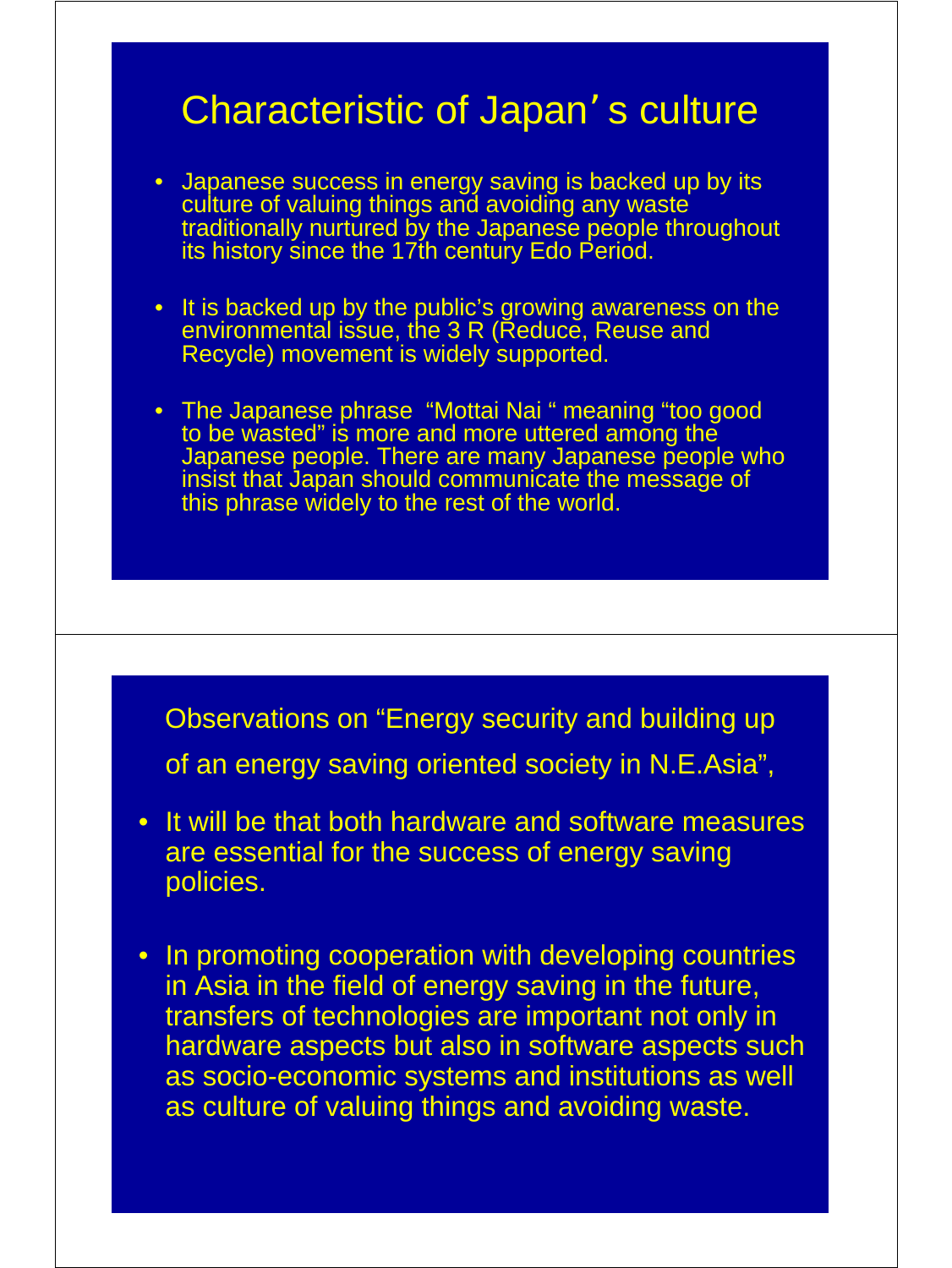# 2. Recent international efforts to cope with energy saving

- Essential participation of developing countries
- The issue of global warming and energy security
- International frameworks for addressing issues of energy and environment
- International energy saving cooperation initiatives led by Japan
- Energy security in North East Asia (Cebu Declaration)

# The issue of global warming and energy security

- High resources prices resulting from the tight energy market and conditions of unstable supplies of energy resources, these shall work as factors constraining economic development in developing countries.
- In this connection, to preserve valuable domestic resources through efficient energy consumption and to save the cost of overseas resources import is as important as to secure stable energy supplies.
- Improvement in energy use efficiency, namely energy saving will also contribute effectively toward solution of the global warming issue as it will reduce greenhouse gas emissions caused by energy uses.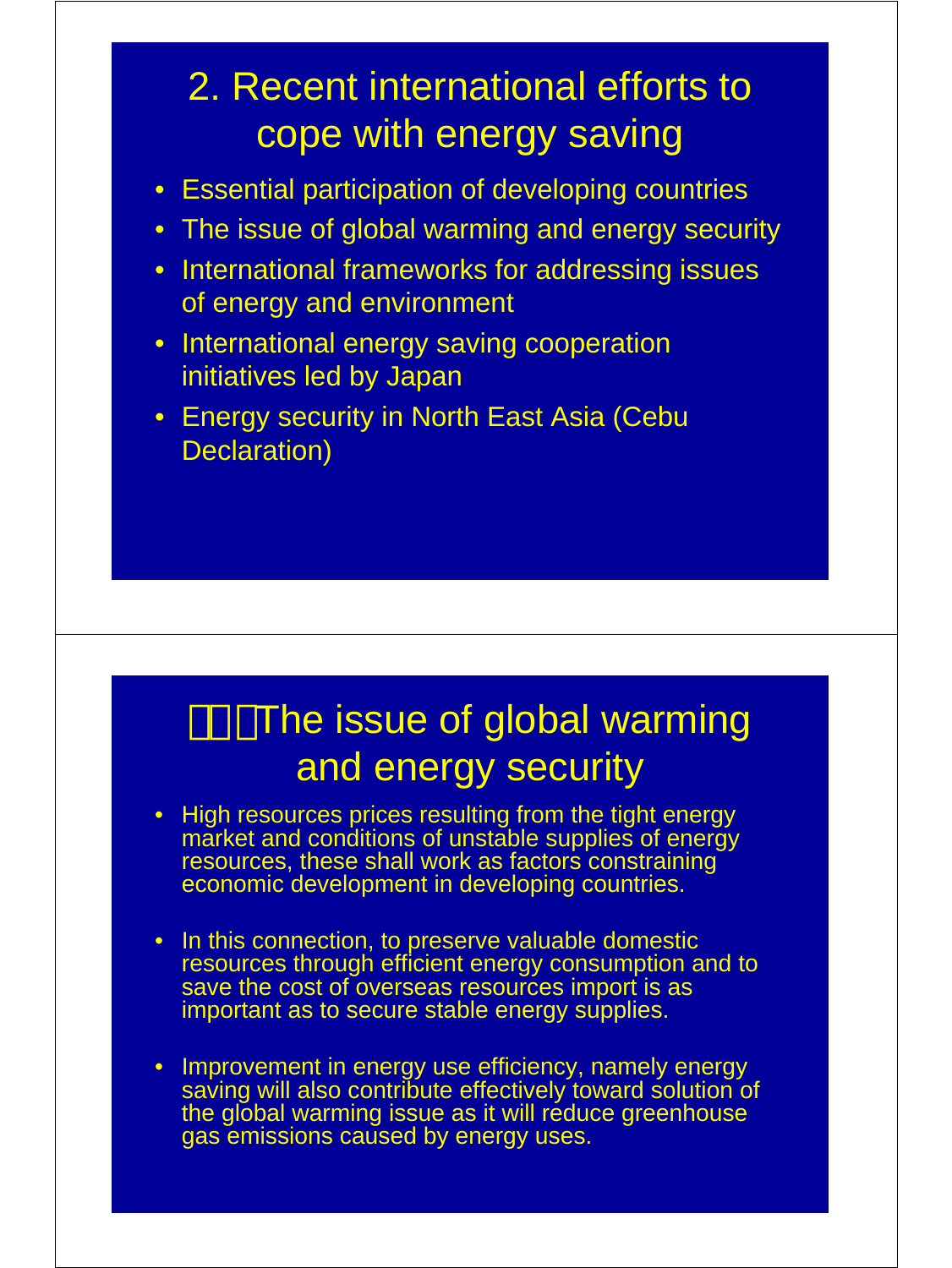# ( ) International energy saving cooperation initiatives led by Japan

- In the New National Energy Strategy released in May 2006, Japan set for itself the goal of becoming the frontrunner in energy saving and spelled out the Asia Energy and Environment Cooperation Strategy. The Strategy defined it as an element of the strategic "menu" to transfer to neighboring developing countries in Asia energy saving technologies Japan has developed and stocked ever since the oil crises.
- The Asia Energy Saving Program spelled out bilateral policy dialogue, action plan making and providing assistance to Asian countries in their efforts for institutional framework building.

#### ( ) Energy security in North East Asia (Cebu Declaration)

- The second East Asia Summit Meeting adopted the Cebu Declaration on Energy Security in East Asia in January 2007 .
- The Declaration spelled out 5 goals to enhance energy security in East Asia. These goals included;
- (1) to improve the environmental friendliness of fossil fuel use technologies,
- (2) to reduce dependence on fossil fuels,
- (3) to promote the development of the intra-regional electricity power market,
- (4) to reduce the emission of greenhouse gases,
- (5) to promote energy related investment and infrastructure development.